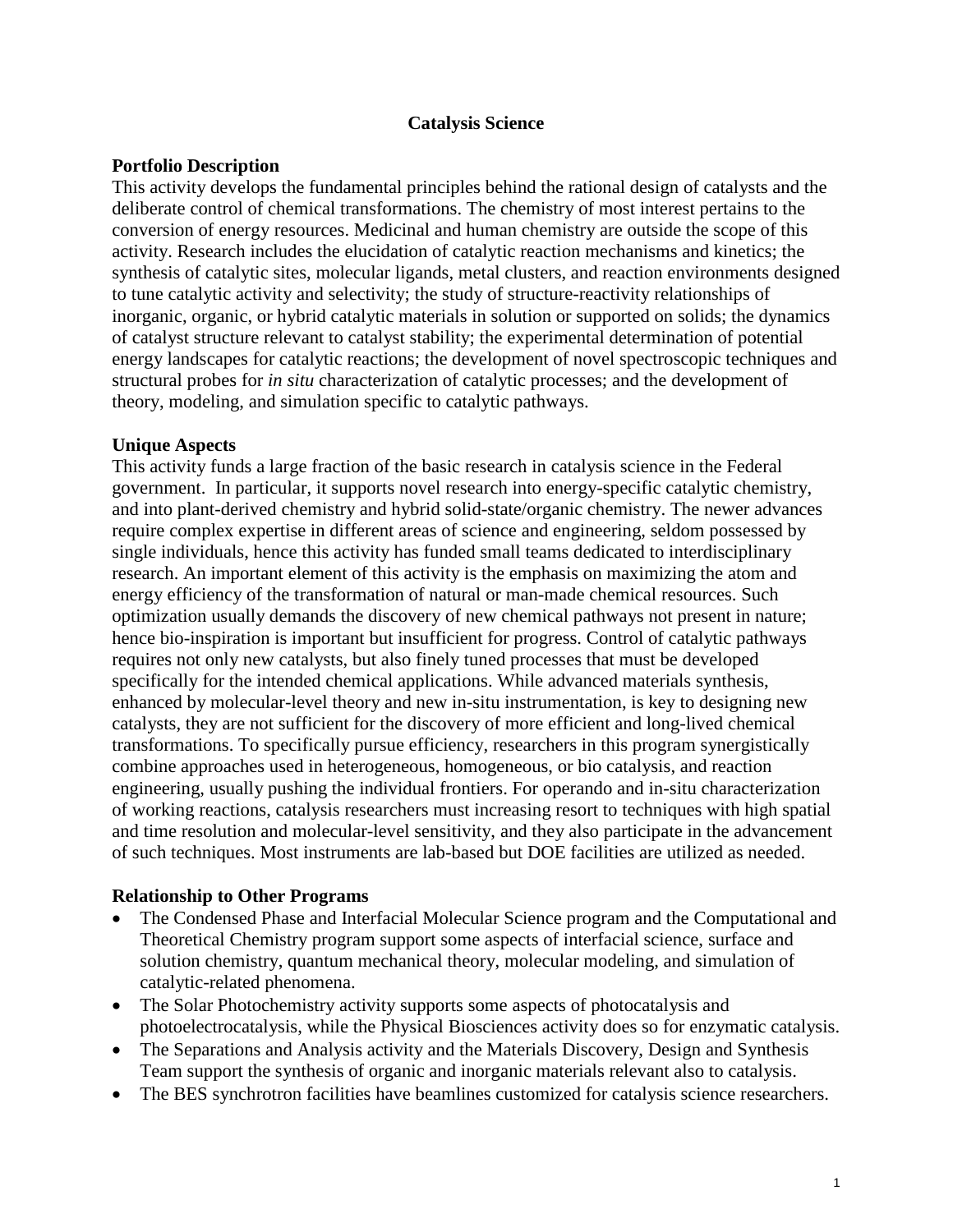- Two BES Nanoscale Science Research Centers (NSRCs) have thrust areas that provide unique capabilities for the synthesis and characterization of nanoscale catalysts.
- Several EFRCs and the Joint Center for Artificial Photosynthesis Hub support investigators and topics relevant to catalysis.
- The Catalysis Science activity produces research outcomes of relevance to programs of the Office of Energy Efficiency and Renewable Energy, and the Office of Fossil Energy. Other federal agencies also support catalysis research, but not comprehensively: National Science Foundation (NSF), National Institutes of Health (NIH), Environmental Protection Agency (EPA), and the Defense Department agencies.

# **Significant Accomplishments**

Researchers funded by this activity have received numerous awards from national and international scientific societies. They have innovated on the molecular-level understanding of catalytic processing of hydrocarbons and carbohydrates, for example:

- Selective oil reforming and hydroprocessing pathways with new families of synthetic zeolites and noble metal alloys, mixed sulfides and phosphides;
- Selective oxidation of hydrocarbons for the manufacturing of synthetic fuels, commodity and specialty chemicals, with novel mixed metal oxides and supported metal nanoparticles;
- High-yield metathesis of unsaturated compounds with new organometallic transition metal complexes, a ubiquitous reaction that brought a Nobel Prize to two PIs;
- Polymerization of alkanes and alkenes with novel single-site metallocene catalysis, responsible for a large fraction of all oil-derived and biomass-derived industrial polymers, which led to a National Medal of Science to a program PI;
- Selective and high-yield rearrangement of C-C, C-O, and C-H bonds in organic molecules, thanks to atomic-level control of nanoparticle composition, support interface, and reconstruction, which evolved from classical surface science and merited a National Medal of Science to a program PI;
- Low-temperature nitrogen splitting and CO activation with novel organometallic complexes and heterogeneous catalysts, a highly sought breakthrough. Nitrogen splitting is the essential step in the synthesis of ammonia and fertilizers; and water-gas shift via CO oxidation with water is responsible for the synthesis of most industrial hydrogen. Ammonia and hydrogen production account for over 5% of the world's energy use.

# **Mission Relevance**

Catalytic transformations impact a large range of DOE mission areas. Particular emphasis is placed on catalysis relevant to the conversion and use of fossil and renewable energy resources, such as the conversion of crude petroleum and biomass into clean burning fuels and materials. Catalysts are used in fuel cells and batteries as well as photocells. Catalysts are essential for energy-efficient routes for the production of basic chemical feedstocks and value-added chemicals, as well as for minimizing the production of unwanted products.

# **Scientific Challenges**

The unique challenge for Catalysis Science is to predict and control catalytic reaction mechanisms and rates in order to design new and more efficient ways to convert natural or manmade products. A special focus is the identification of carbon-neutral pathways for the catalytic conversion of biomass-derived feedstocks, which are characterized by multiple chemical